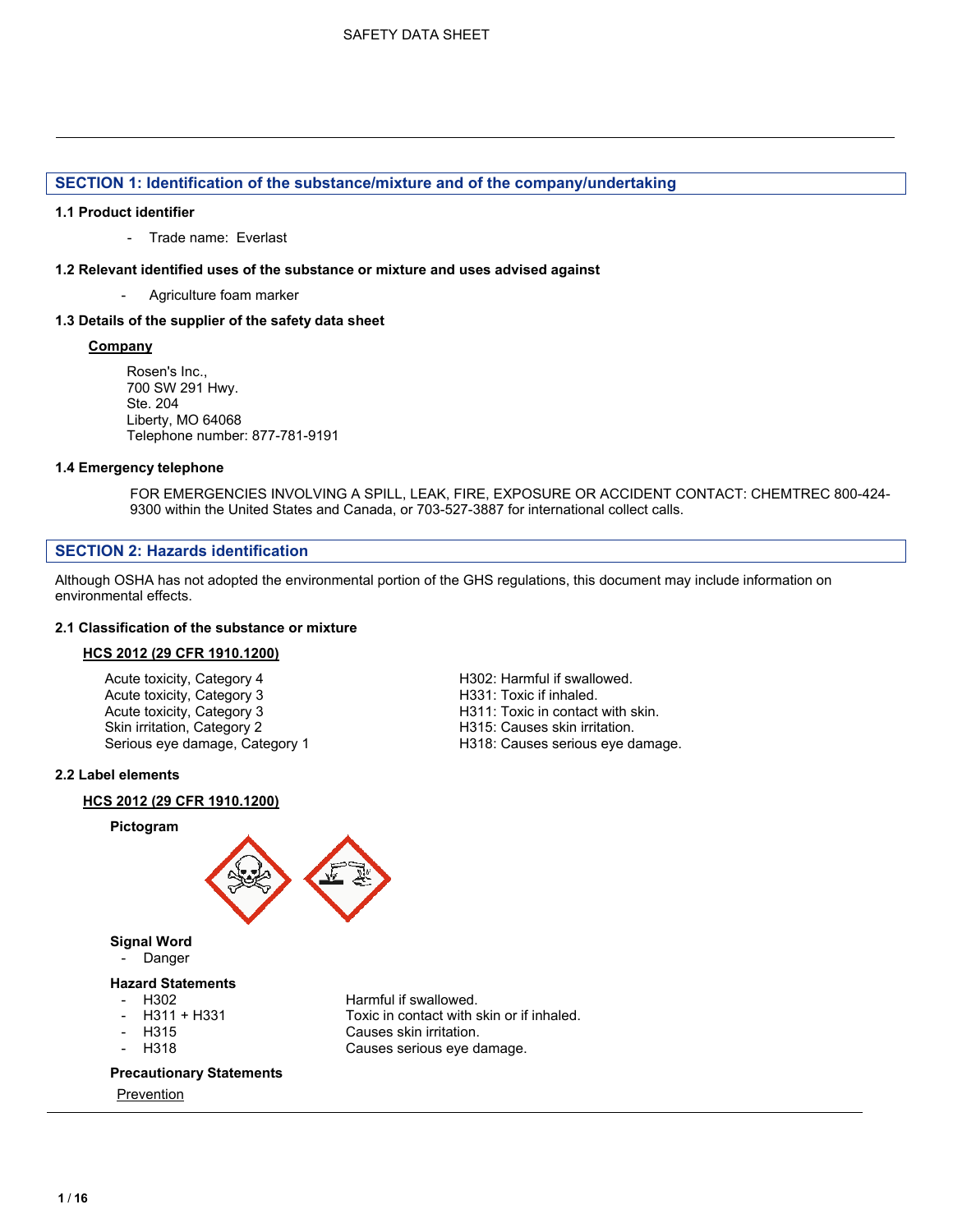| P261<br>P264<br>P270<br>P271<br>P280<br>$-$ P280                                                                               | Avoid breathing dust/ fume/ gas/ mist/ vapors/ spray.<br>Wash skin thoroughly after handling.<br>Do not eat, drink or smoke when using this product.<br>Use only outdoors or in a well-ventilated area.<br>Wear eye protection/ face protection.<br>Wear protective gloves/ protective clothing.                                                                                                                                                                                                                                                                             |
|--------------------------------------------------------------------------------------------------------------------------------|------------------------------------------------------------------------------------------------------------------------------------------------------------------------------------------------------------------------------------------------------------------------------------------------------------------------------------------------------------------------------------------------------------------------------------------------------------------------------------------------------------------------------------------------------------------------------|
| Response                                                                                                                       |                                                                                                                                                                                                                                                                                                                                                                                                                                                                                                                                                                              |
| $-$ P301 + P312<br>$-$ P302 + P352<br>$-$ P304 + P340<br>P305 + P351 + P338<br>- P310<br>$-$ P330<br>$-$ P332 + P313<br>- P361 | IF SWALLOWED: Call a POISON CENTER or doctor/ physician if you feel unwell.<br>IF ON SKIN: Wash with plenty of soap and water.<br>IF INHALED: Remove victim to fresh air and keep at rest in a position comfortable for<br>breathing.<br>IF IN EYES: Rinse cautiously with water for several minutes. Remove contact lenses, if<br>present and easy to do. Continue rinsing.<br>Immediately call a POISON CENTER or doctor/ physician.<br>Rinse mouth.<br>If skin irritation occurs: Get medical advice/attention.<br>Remove/Take off immediately all contaminated clothing. |
| <b>Storage</b>                                                                                                                 |                                                                                                                                                                                                                                                                                                                                                                                                                                                                                                                                                                              |
| $-$ P403 + P233<br>- P405                                                                                                      | Store in a well-ventilated place. Keep container tightly closed.<br>Store locked up.                                                                                                                                                                                                                                                                                                                                                                                                                                                                                         |
| Disposal                                                                                                                       |                                                                                                                                                                                                                                                                                                                                                                                                                                                                                                                                                                              |
| - P501                                                                                                                         | Dispose of contents/ container to an approved waste disposal plant.                                                                                                                                                                                                                                                                                                                                                                                                                                                                                                          |

# **2.3 Other hazards which do not result in classification**

- H401: Toxic to aquatic life.
- H411: Toxic to aquatic life with long lasting effects.

# **SECTION 3: Composition/information on ingredients**

#### **3.1 Substance**

- Not applicable, this product is a mixture.

#### **3.2 Mixture**

- Chemical nature **Surfactant** 

# **Hazardous Ingredients and Impurities**

| <b>Chemical Name</b>            | Identification number<br>CAS-No. | Concentration [%] |
|---------------------------------|----------------------------------|-------------------|
| <b>Surfactant Blend</b>         | *****                            | $30 - 60$         |
| Ethylene Glycol Monobutyl Ether | 111-76-2                         | ~10               |

┑

The specific chemical identity and/or exact percentage (concentration) of composition has been withheld as a trade secret.

# **Non Hazardous Ingredients and Impurities**

| <b>Chemical Name</b> | Identification number<br>CAS-No. | Concentration [%] |
|----------------------|----------------------------------|-------------------|
| Water/Inerts         | *****                            | 15 - 40           |
|                      |                                  |                   |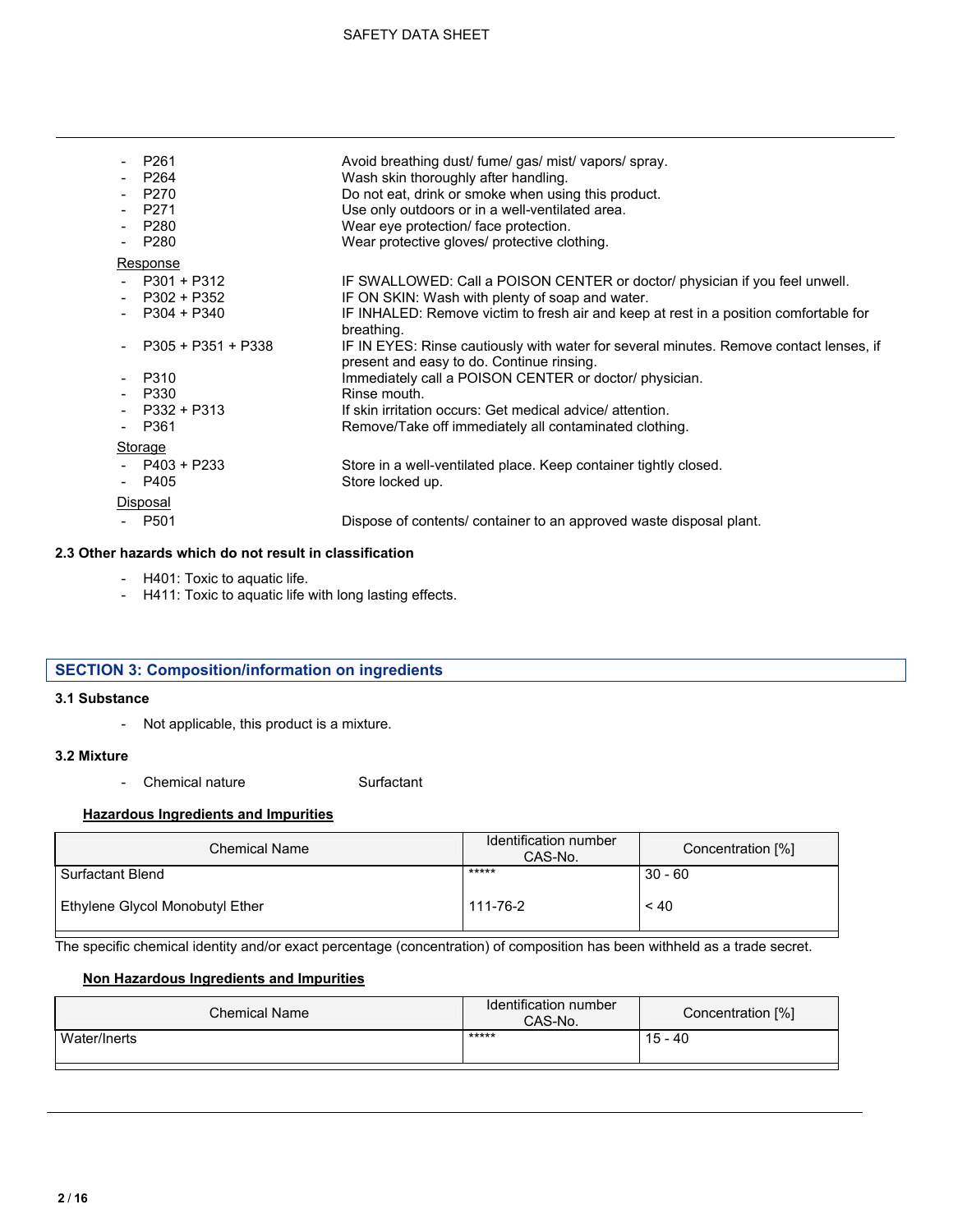#### **SECTION 4: First aid measures**

#### **4.1 Description of first-aid measures**

### **General advice**

- First responder needs to protect himself.
- Place affected apparel in a sealed bag for subsequent decontamination.

#### **In case of inhalation**

- If breathed in, move person into fresh air.
- If breathing is difficult, give oxygen.
- If victim has stopped breathing:
- administer CPR (cardio-pulmonary resuscitation)
- Get immediate medical advice/ attention.

#### **In case of skin contact**

- In case of contact, immediately flush skin with plenty of water for at least 15 minutes while removing contaminated clothing and shoes.
- Seek medical advice.
- Wash contaminated clothing before re-use.

#### **In case of eye contact**

- Rinse immediately with plenty of water, also under the eyelids, for at least 15 minutes.
- Seek medical advice.

#### **In case of ingestion**

- Do not induce vomiting without medical advice.
- If victim is conscious:
- Rinse mouth with water.
- Keep at rest.
- Do not leave the victim unattended.
- Vomiting may occur spontaneously
- Risk of product entering the lungs on vomiting after ingestion.
- Lay victim on side.
- Seek medical advice.

#### **4.2 Most important symptoms and effects, both acute and delayed**

#### **Effects**

- Skin contact may aggravate existing skin disease
- Inhalation of product may aggravate existing chronic respiratory problems such as asthma, emphysema or bronchitis

#### **4.3 Indication of any immediate medical attention and special treatment needed**

#### **Notes to physician**

- All treatments should be based on observed signs and symptoms of distress in the patient. Consideration should be given to the possibility that overexposure to materials other than this product may have occurred.
- Treat symptomatically.
- There is no specific antidote available.

#### **SECTION 5: Firefighting measures**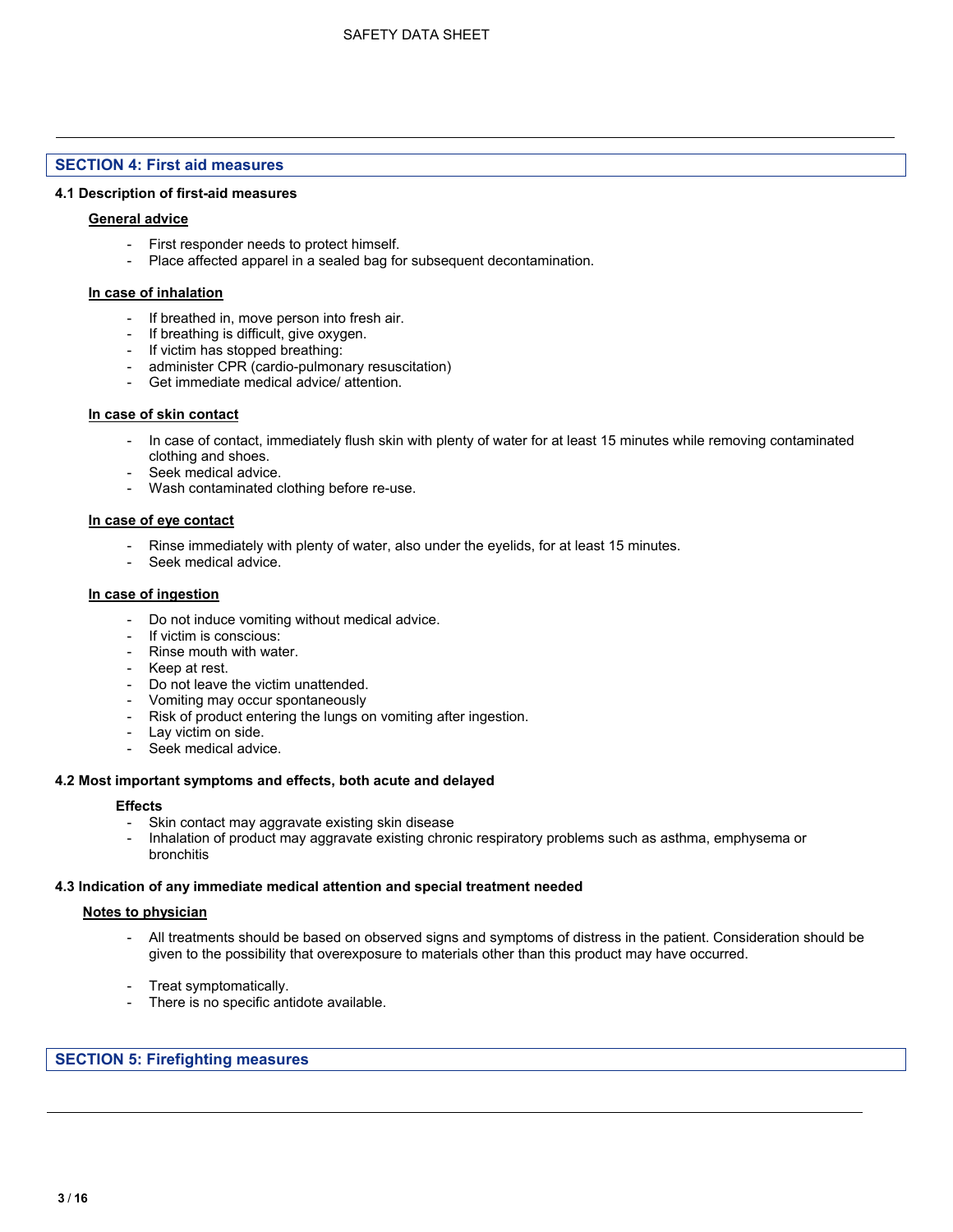**Flash point** > 200 °F (> 93 °C) closed cup Flammability class: Will burn

#### **Autoignition temperature** no data available

**Flammability / Explosive limit** Lower flammability/explosion limit : 1.10 %(V) Upper flammability/explosion limit : 10.10 %(V)

# **5.1 Extinguishing media**

#### **Suitable extinguishing media**

- Extinguishing media small fires
- Dry chemical
- Carbon dioxide (CO2)
- Extinguishing media large fires
- Foam
- Water spray

#### **Unsuitable extinguishing media**

- Water spray jet
- (frothing possible)

#### **5.2 Special hazards arising from the substance or mixture**

#### **Specific hazards during fire fighting**

- Under fire conditions:
- Will burn

#### **Hazardous combustion products:**

- On combustion or on thermal decomposition (pyrolysis), releases:
- Carbon oxides
- Sulfur oxides
- Sodium oxides

#### **5.3 Advice for firefighters**

#### **Special protective equipment for fire-fighters**

- Firefighters should wear NIOSH/MSHA approved self-contained breathing apparatus and full protective clothing.

#### **Further information**

- Standard procedure for chemical fires.
- Collect contaminated fire extinguishing water separately. This must not be discharged into drains.
- Fire residues and contaminated fire extinguishing water must be disposed of in accordance with local regulations.

#### **SECTION 6: Accidental release measures**

# **6.1 Personal precautions, protective equipment and emergency procedures**

- Wear suitable protective equipment.
- For further information refer to section 8 "Exposure controls / personal protection."

# **6.2 Environmental precautions**

- Do not flush into surface water or sanitary sewer system.
- Take all necessary measures to avoid accidental discharge of products into drains and waterways due to the rupture of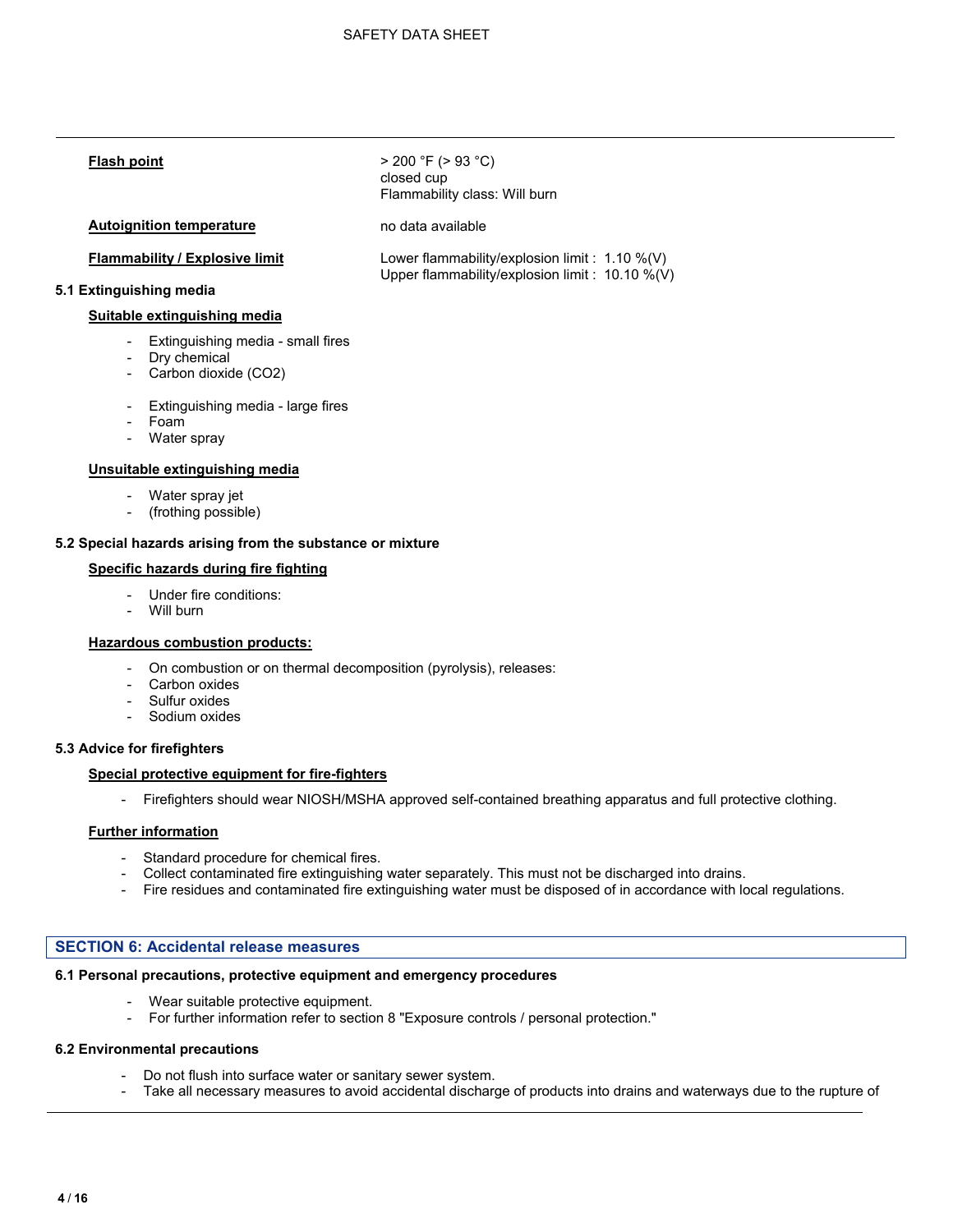containers or transfer systems.

- Spills may be reportable to the National Response Center (800-424-8802) and to state and/or local agencies

#### **6.3 Methods and materials for containment and cleaning up**

#### *Methods for containment*

- Stop the leak. Turn leaking containers leak-side up to prevent the escape of liquid.
- Dam up with sand or inert earth (do not use combustible materials).

#### *Recovery*

- Soak up with inert absorbent material.
- Shovel or sweep up.
- Keep in suitable, closed containers for disposal.
- Never return spills in original containers for re-use.

#### *Decontamination / cleaning*

- Clean contaminated surface thoroughly.
- Flush with plenty of water.
- Recover the cleaning water for subsequent disposal.
- Decontaminate tools, equipment and personal protective equipment in a segregated area.

#### *Disposal*

Dispose of in accordance with local regulations.

#### **6.4 Reference to other sections**

- 7. HANDLING AND STORAGE
- 8. EXPOSURE CONTROLS/PERSONAL PROTECTION
- 13. DISPOSAL CONSIDERATIONS

#### **SECTION 7: Handling and storage**

#### **7.1 Precautions for safe handling**

- Avoid inhalation of vapor or mist.
- Avoid contact with skin and eyes.
- Freezing will affect the physical condition but will not damage the material. Thaw and mix before using.
- Avoid localized overheating.
- Vent drums while heating
- Homogenize before using.

#### **Hygiene measures**

- Personal hygiene is an important work practice exposure control measure and the following general measures should be taken when working with or handling this materials:
- 1) Do not store, use, and/or consume foods, beverages, tobacco products, or cosmetics in areas where this material is stored.
- 2) Wash hands and face carefully before eating, drinking, using tobacco, applying cosmetics, or using the toilet.
- 3) Wash exposed skin promptly to remove accidental splashes or contact with material.

#### **7.2 Conditions for safe storage, including any incompatibilities**

#### **Requirements for storage rooms and vessels**

**Recommended storage temperature:** 46 - 104 °F (8 - 40 °C)

**7.3 Specific end use(s)**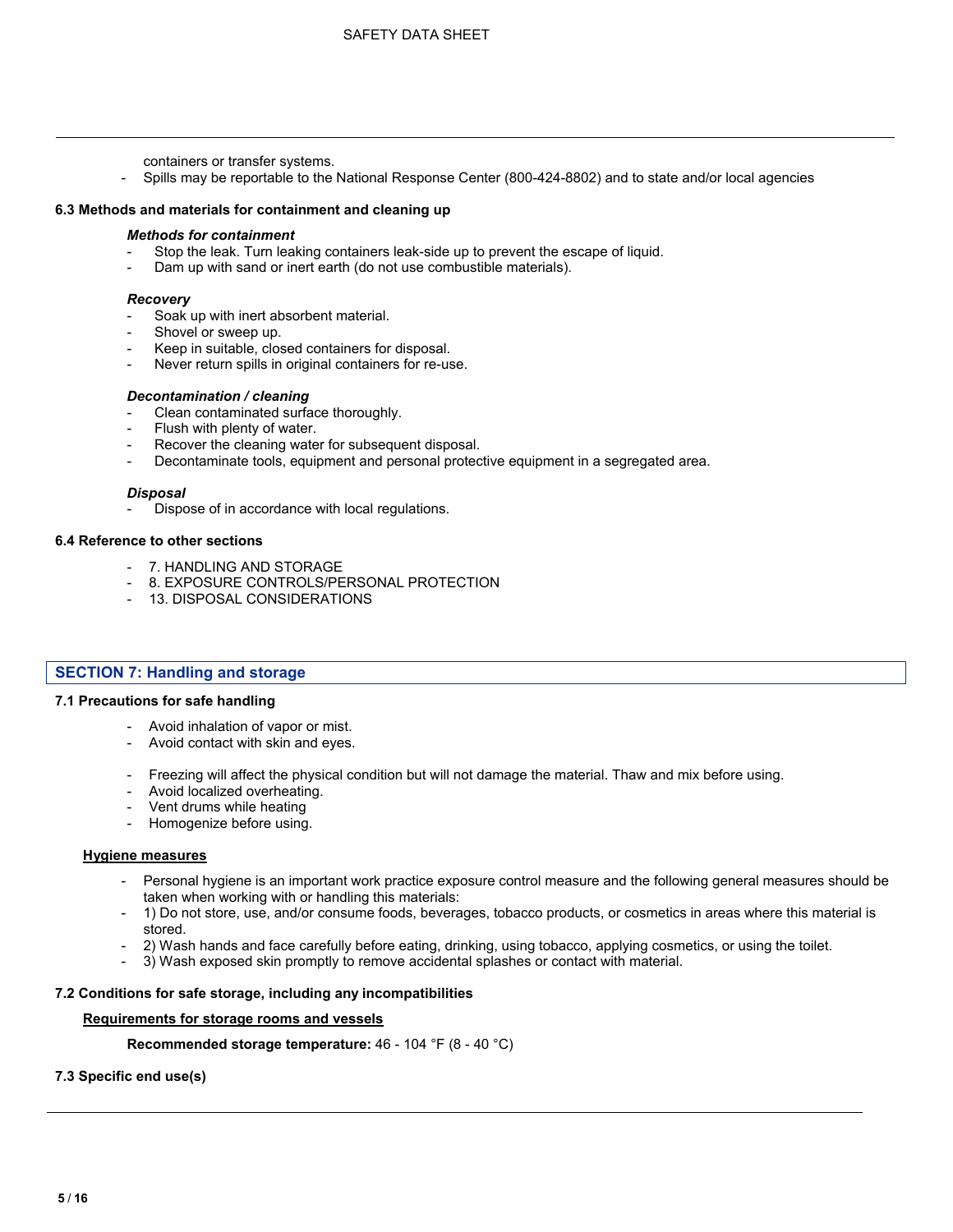- no data available

#### **SECTION 8: Exposure controls/personal protection**

Introductory Remarks: These recommendations provide general guidance for handling this product. Because specific work environments and material handling practices vary, safety procedures should be developed for each intended application. Assistance with selection, use and maintenance of worker protection equipment is generally available from equipment manufacturers.

#### **8.1 Control parameters**

#### **Components with workplace occupational exposure limits**

| Ingredients                     | Value type | Value                                                | <b>Basis</b>                                                                             |
|---------------------------------|------------|------------------------------------------------------|------------------------------------------------------------------------------------------|
| Ethylene Glycol Monobutyl Ether | <b>TWA</b> | 5 ppm                                                | National Institute for Occupational Safety and                                           |
|                                 |            | $24 \text{ mg/m}$                                    | Health                                                                                   |
|                                 |            | Potential for dermal absorption                      |                                                                                          |
| Ethylene Glycol Monobutyl Ether | <b>TWA</b> | 20 ppm                                               | American Conference of Governmental<br>Industrial Hygienists                             |
|                                 |            |                                                      |                                                                                          |
| Ethylene Glycol Monobutyl Ether | <b>TWA</b> | 50 ppm<br>240 mg/m3                                  | Occupational Safety and Health Administration<br>- Table Z-1 Limits for Air Contaminants |
|                                 |            | Skin designation. The value in mg/m3 is approximate. |                                                                                          |

# **NIOSH IDLH (Immediately Dangerous to Life or Health Concentrations)**

| Inaredients                                                | $\Lambda$ C<br>`-No.<br>∼-<br>سہر | .<br>∪oncentration |
|------------------------------------------------------------|-----------------------------------|--------------------|
| Ethylene<br>Ether<br>Monobutvl<br>Givcol<br>ane.<br>$\sim$ | 70<br>.                           | <b>700</b><br>ppm  |

#### **Biological Exposure Indices**

| Ingredients                     | Value type | Value                                                                                                 | <b>Basis</b>                                                 |
|---------------------------------|------------|-------------------------------------------------------------------------------------------------------|--------------------------------------------------------------|
| Ethylene Glycol Monobutyl Ether | <b>BEI</b> | Butoxyacetic acid<br>(BAA)<br>Urine<br>End of shift (As soon as<br>possible after exposure<br>ceases) | American Conference of Governmental<br>Industrial Hygienists |

#### **8.2 Exposure controls**

#### **Control measures**

#### **Engineering measures**

- Where engineering controls are indicated by use conditions or a potential for excessive exposure exists, the following traditional exposure control techniques may be used to effectively minimize employee exposures :
- Effective exhaust ventilation system

#### **Individual protection measures**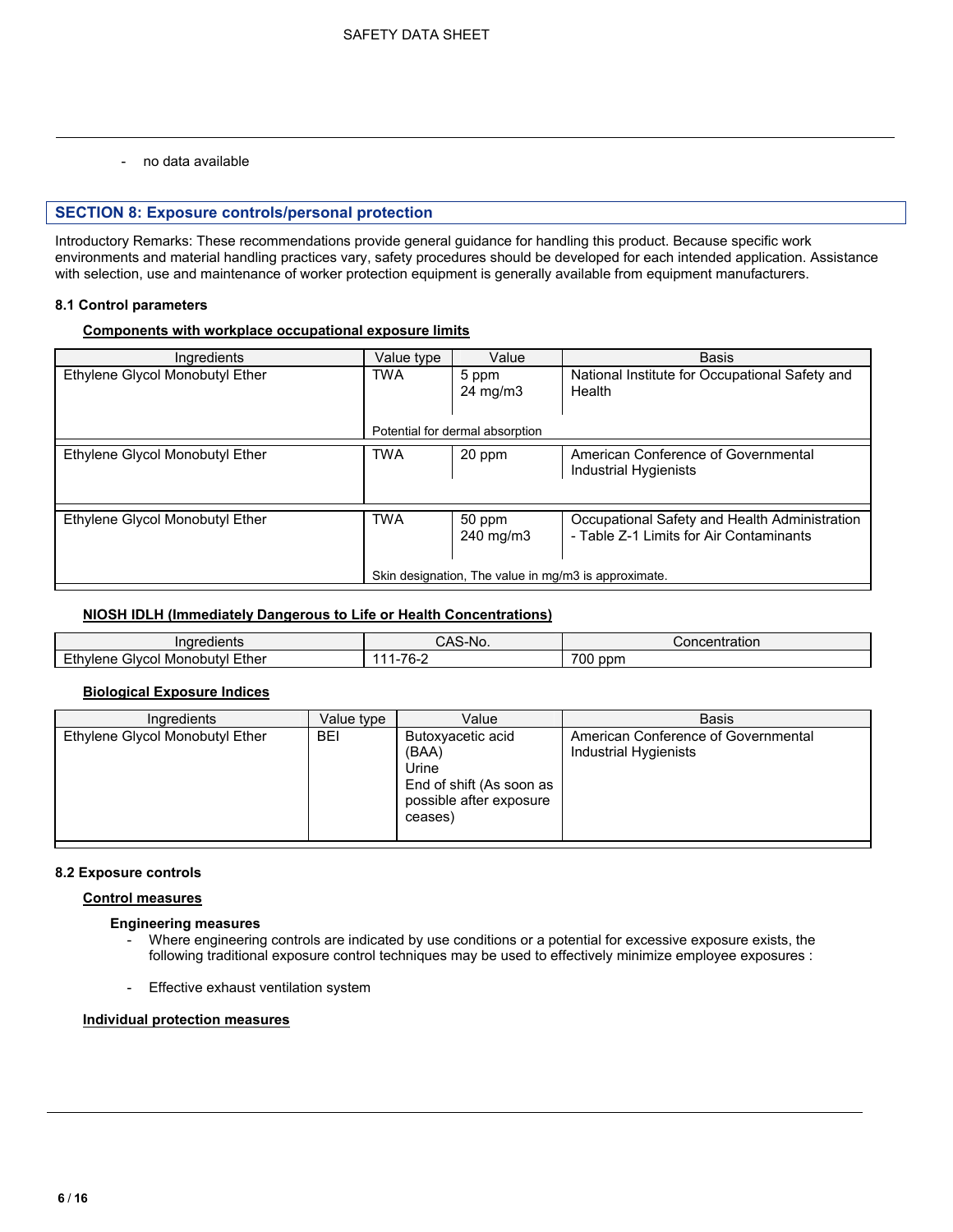#### **Respiratory protection**

- When respirators are required, select NIOSH/MSHA approved equipment based on actual or potential airborne concentrations and in accordance with the appropriate regulatory standards and/or industrial recommendations.
- Under normal conditions, in the absence of other airborne contaminants, the following devices should provide protection from this material up to the conditions specified by the appropriate local standard(s):
- Respirator with filter for organic vapor

#### **Hand protection**

- Recommended preventive skin protection
- **Gloves**
- Please observe the instructions regarding permeability and breakthrough time which are provided by the supplier of the gloves. Also take into consideration the specific local conditions under which the product is used, such as the danger of cuts, abrasion, and the contact time.

# **Eye protection**

- Eye and face protection requirements will vary dependent upon work environment conditions and material handling practices. Appropriate ANSI Z87 approved equipment should be selected for the particular use intended for this material.
- Eye contact should be prevented through the use of:
- Safety glasses with side-shields

#### **Skin and body protection**

- Recommended preventive skin protection
- Footwear protecting against chemicals
- impervious clothing
- Choose body protection according to the amount and concentration of the dangerous substance at the work place.

#### **Hygiene measures**

- Personal hygiene is an important work practice exposure control measure and the following general measures should be taken when working with or handling this materials:
- 1) Do not store, use, and/or consume foods, beverages, tobacco products, or cosmetics in areas where this material is stored.
- 2) Wash hands and face carefully before eating, drinking, using tobacco, applying cosmetics, or using the toilet.
- 3) Wash exposed skin promptly to remove accidental splashes or contact with material.

#### **Protective measures**

- Ensure that eyewash stations and safety showers are close to the workstation location.
- Emergency equipment immediately accessible, with instructions for use.
- The protective equipment must be selected in accordance with current local standards and in cooperation with the supplier of the protective equipment.
- Selection of appropriate personal protective equipment should be based on an evaluation of the performance characteristics of the protective equipment relative to the task(s) to be performed, conditions present, duration of use, and the potential hazards, and/or risks that may occur during use.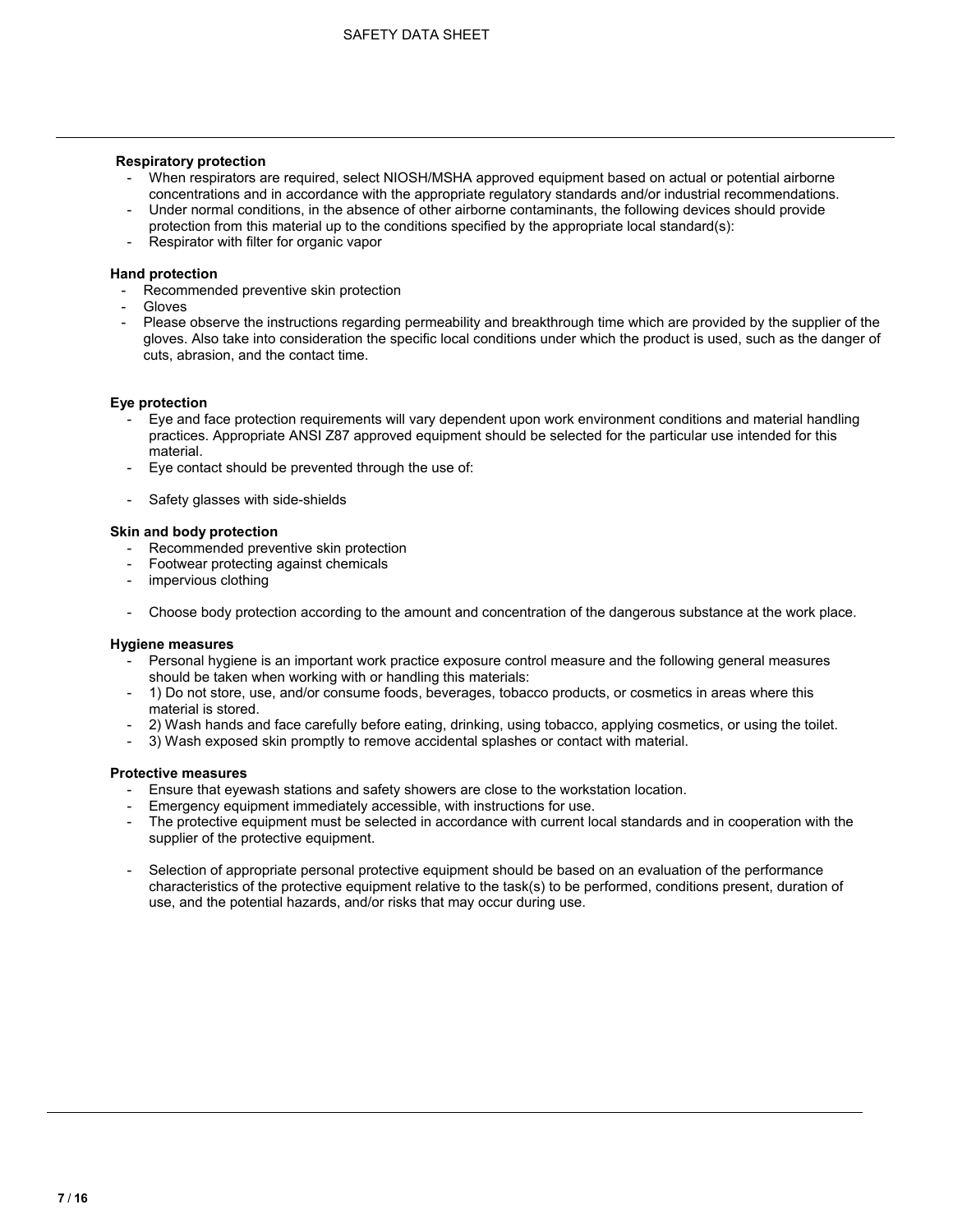# **SECTION 9: Physical and chemical properties**

Physical and Chemical properties here represent typical properties of this product. Contact the business area using the Product information phone number in Section 1 for its exact specifications.

#### **9.1 Information on basic physical and chemical properties**

| Appearance                                 | Form: thin<br>Physical state: liquid<br>Color: clear colorless                                        |
|--------------------------------------------|-------------------------------------------------------------------------------------------------------|
| Odor                                       | characteristic                                                                                        |
| <b>Odor Threshold</b>                      | no data available                                                                                     |
| рH                                         | $6.0 - 7.5$ (1 % (m/v))                                                                               |
| <b>Freezing point</b>                      | 48 °F (9 °C)                                                                                          |
| <b>Boiling point/boiling range</b>         | no data available                                                                                     |
| <b>Flash point</b>                         | $>$ 200 °F ( $>$ 93 °C) closed cup<br>Flammability class: Will burn                                   |
| <u>Evaporation rate (Butylacetate = 1)</u> | no data available                                                                                     |
| <b>Flammability (solid, gas)</b>           | no data available                                                                                     |
| <b>Flammability (liquids)</b>              | no data available                                                                                     |
| <b>Flammability / Explosive limit</b>      | Lower flammability/explosion limit:<br>1.10 %(V)<br>Upper flammability/explosion limit:<br>10.10 %(V) |
| <b>Autoignition temperature</b>            | no data available                                                                                     |
| <b>Vapor pressure</b>                      | no data available                                                                                     |
| Vapor density                              | no data available                                                                                     |
| <b>Density</b>                             | 1.1 g/cm3 (68 °F (20 °C))                                                                             |
|                                            | Relative density: $>= 1$ (77 °F (25 °C))                                                              |
| <b>Solubility</b>                          | Water solubility:<br>soluble                                                                          |
| Partition coefficient: n-octanol/water     | no data available                                                                                     |
| <b>Thermal decomposition</b>               | no data available                                                                                     |
| <b>Viscosity</b>                           | no data available                                                                                     |
| <b>Explosive properties</b>                | no data available                                                                                     |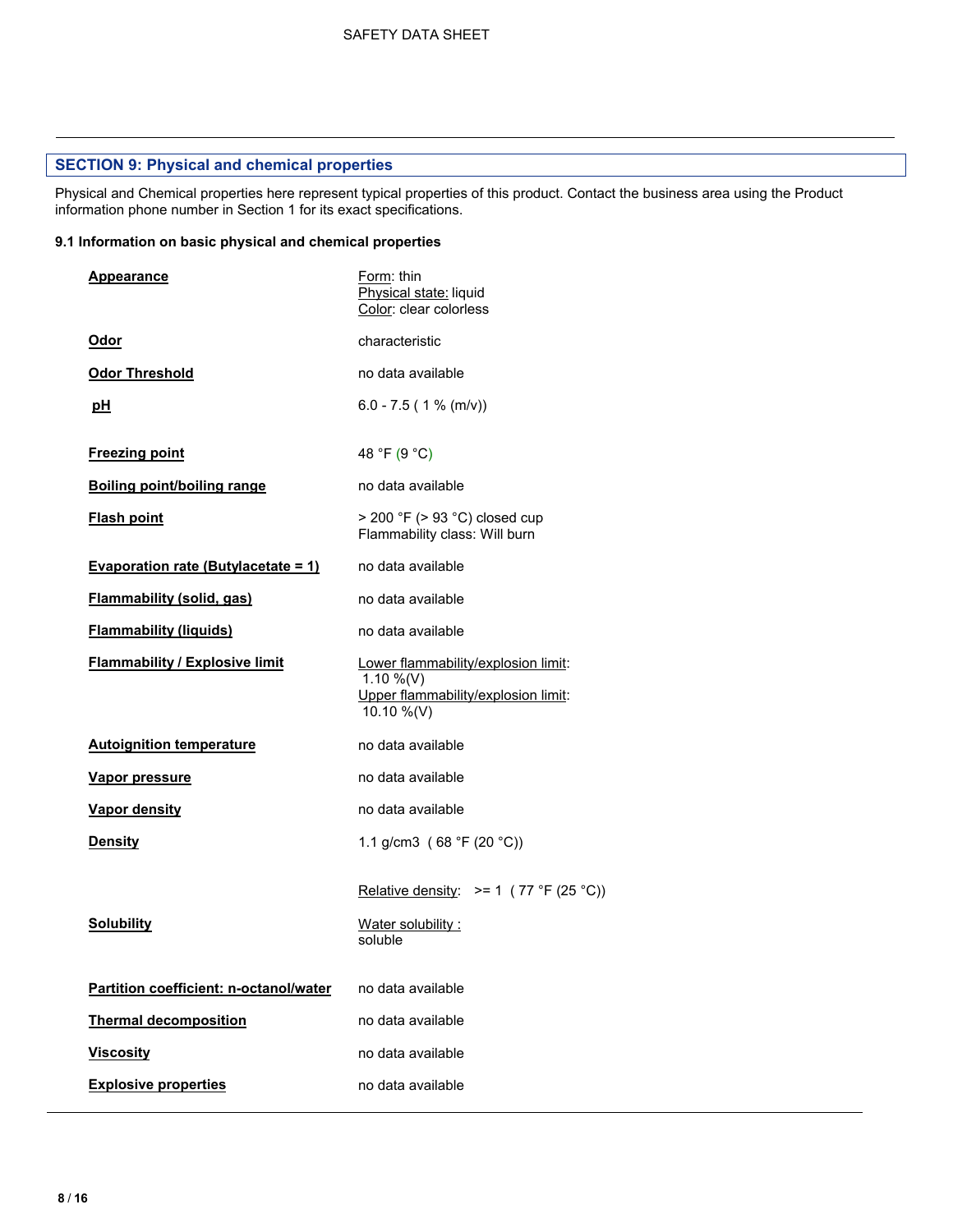# **Oxidizing properties** no data available

#### **9.2 Other information**

no data available

# **SECTION 10: Stability and reactivity**

#### **10.1 Reactivity**

- no data available

#### **10.2 Chemical stability**

- Stable under recommended storage conditions.

#### **10.3 Possibility of hazardous reactions**

#### **Polymerization**

- Hazardous polymerization does not occur.

#### **10.4 Conditions to avoid**

- Keep away from heat and sources of ignition.
- Keep away from flames and sparks.

#### **10.5 Incompatible materials**

- Strong reducing agents
- Strong oxidizing agents

#### **10.6 Hazardous decomposition products**

- Carbon oxides
- Sulfur oxides
- Sodium oxides

## **SECTION 11: Toxicological information**

#### **11.1 Information on toxicological effects**

#### **Acute toxicity**

| <b>Acute oral toxicity</b>                         | According to the data on the components<br>Harmful if swallowed.<br>According to the classification criteria for mixtures.       |
|----------------------------------------------------|----------------------------------------------------------------------------------------------------------------------------------|
| <b>Acute inhalation toxicity</b>                   | According to the data on the components<br>Toxic if inhaled.<br>According to the classification criteria for mixtures.           |
| <b>Acute dermal toxicity</b>                       | According to the data on the components<br>Toxic in contact with skin.<br>According to the classification criteria for mixtures. |
| Acute toxicity (other routes of<br>administration) | no data available                                                                                                                |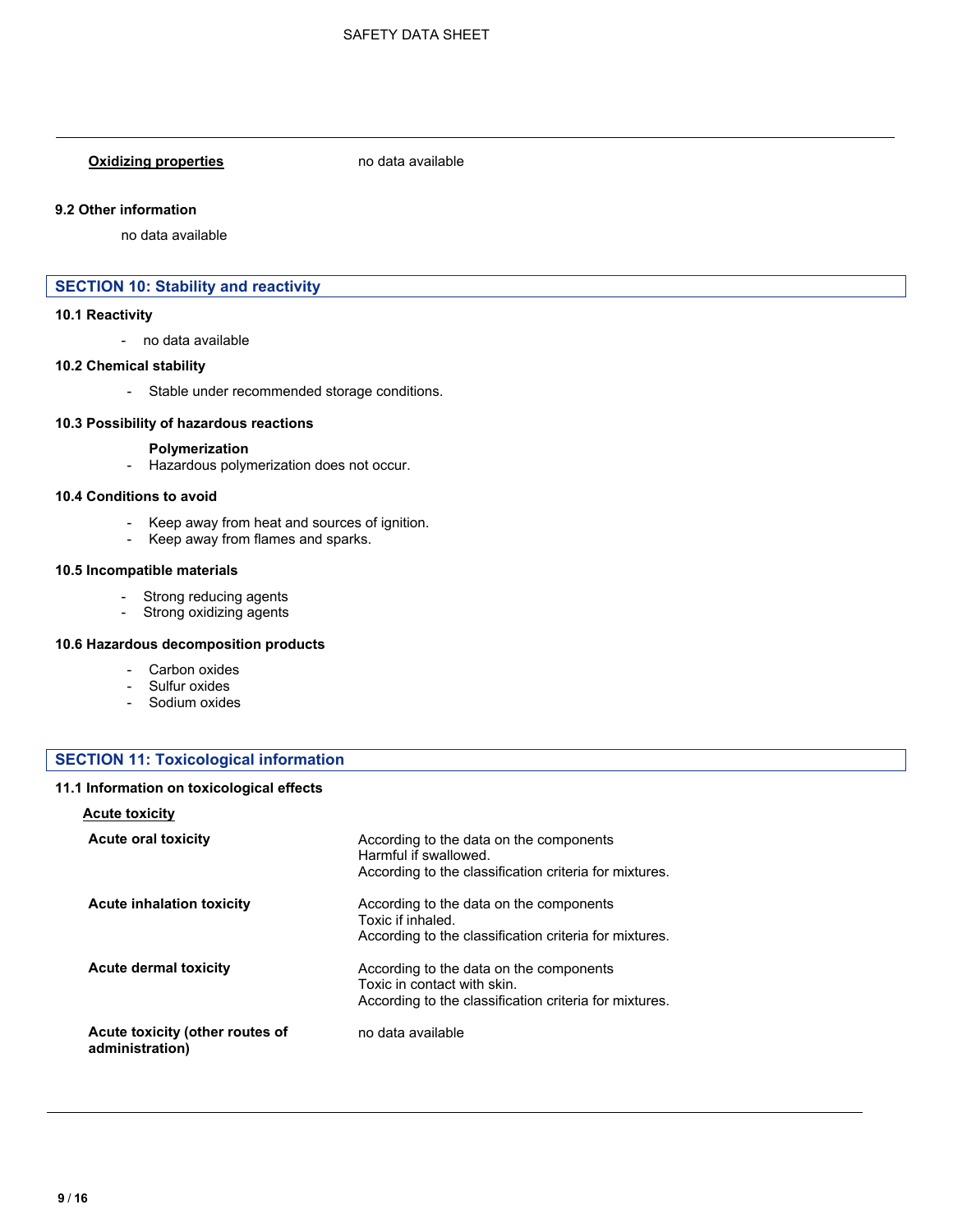| <b>Skin corrosion/irritation</b>  | Irritating to skin.<br>According to the data on the components<br>According to the classification criteria for mixtures.                       |
|-----------------------------------|------------------------------------------------------------------------------------------------------------------------------------------------|
| Serious eye damage/eye irritation | Risk of serious damage to eyes.<br>According to the data on the components<br>According to the classification criteria for mixtures.           |
| Respiratory or skin sensitization | Does not cause skin sensitization.<br>According to the data on the components<br>According to the classification criteria for mixtures.        |
| <b>Mutagenicity</b>               |                                                                                                                                                |
| <b>Genotoxicity in vitro</b>      | According to the data on the components<br>Product is not considered to be genotoxic<br>According to the classification criteria for mixtures. |
| <b>Genotoxicity in vivo</b>       | According to the data on the components<br>Product is not considered to be genotoxic<br>According to the classification criteria for mixtures. |
| Carcinogenicity                   | no data available                                                                                                                              |

| Ingredients                     | CAS-No.  | Rating                                                                  | Basis |
|---------------------------------|----------|-------------------------------------------------------------------------|-------|
| Ethylene Glycol Monobutyl Ether | 111-76-2 | Confirmed animal carcinogen with   ACGIH<br>unknown relevance to humans |       |
|                                 |          |                                                                         |       |

This product does not contain any ingredient designated as probable or suspected human carcinogens by:

NTP IARC OSHA ACGIH NTP IARC OSHA

# **Toxicity for reproduction and development**

| Toxicity to reproduction / fertility         | According to the data on the components<br>The product is not considered to affect fertility.<br>According to the classification criteria for mixtures.                                                             |
|----------------------------------------------|---------------------------------------------------------------------------------------------------------------------------------------------------------------------------------------------------------------------|
| <b>Developmental Toxicity/Teratogenicity</b> | According to the data on the components<br>The product is not considered to be toxic for development.<br>The product is not considered to be teratogenic.<br>According to the classification criteria for mixtures. |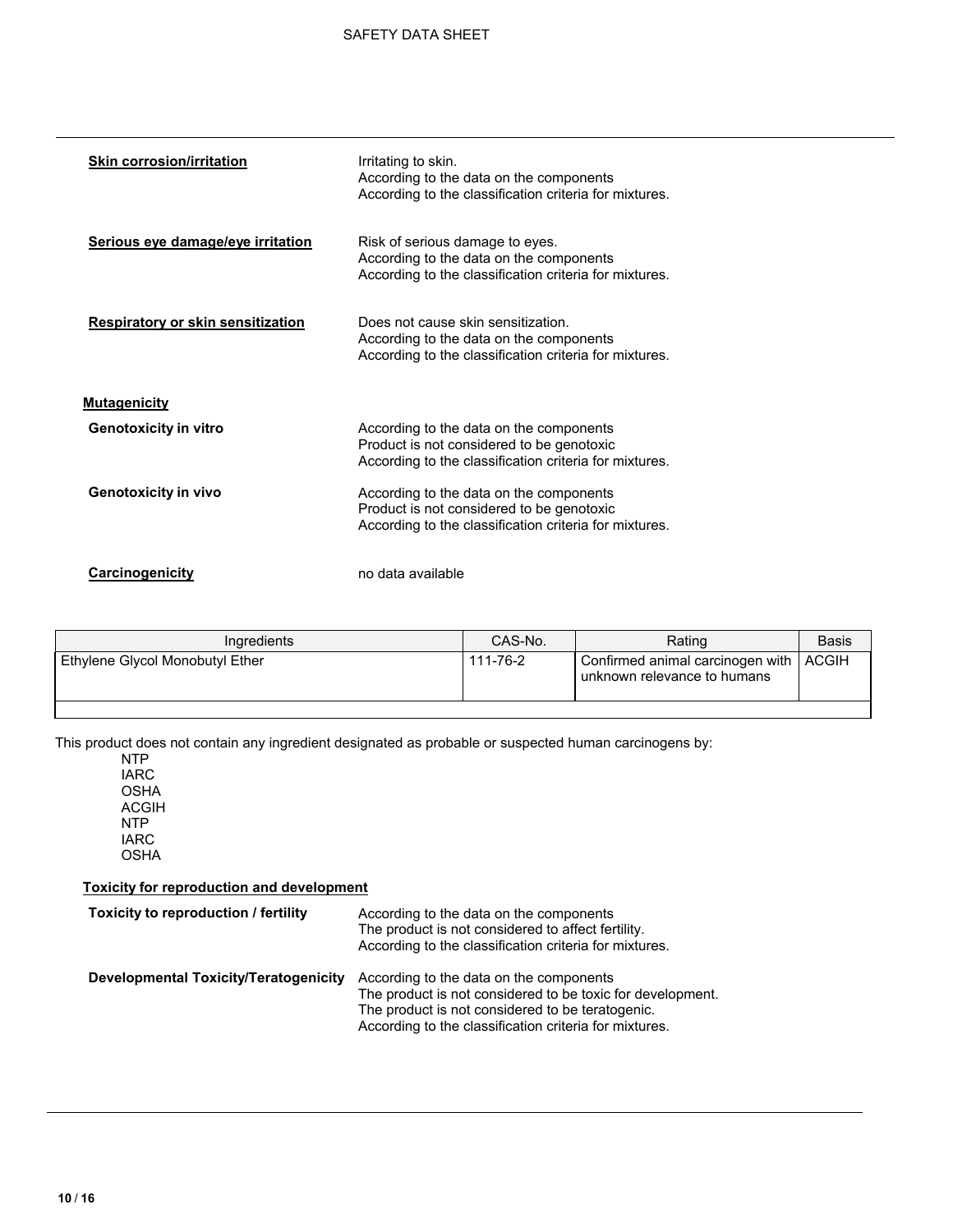| <b>STOT</b>                   |                                                                                                                                                               |
|-------------------------------|---------------------------------------------------------------------------------------------------------------------------------------------------------------|
| <b>STOT-single exposure</b>   | The substance or mixture is not classified as specific target organ toxicant, single<br>exposure.<br>According to the classification criteria for mixtures.   |
| <b>STOT-repeated exposure</b> | The substance or mixture is not classified as specific target organ toxicant,<br>repeated exposure.<br>According to the classification criteria for mixtures. |
| <b>Aspiration toxicity</b>    | no data available                                                                                                                                             |

# **SECTION 12: Ecological information**

# **12.1 Toxicity**

| <b>Aquatic Compartment</b>                                      |                                                                                                                                                                                                          |
|-----------------------------------------------------------------|----------------------------------------------------------------------------------------------------------------------------------------------------------------------------------------------------------|
| Acute toxicity to fish                                          | The product itself has not been tested.                                                                                                                                                                  |
| Acute toxicity to daphnia and other<br>aquatic invertebrates.   | The product itself has not been tested.                                                                                                                                                                  |
| <b>Toxicity to aquatic plants</b>                               | The product itself has not been tested.                                                                                                                                                                  |
| <b>Toxicity to microorganisms</b>                               | The product itself has not been tested.                                                                                                                                                                  |
| <b>Chronic toxicity to fish</b>                                 | The product itself has not been tested.                                                                                                                                                                  |
| Chronic toxicity to daphnia and other<br>aquatic invertebrates. | The product itself has not been tested.                                                                                                                                                                  |
| 12.2 Persistence and degradability                              |                                                                                                                                                                                                          |
| <b>Degradability assessment</b>                                 | All or most of the components are considered to be rapidly degradable in the<br>environment                                                                                                              |
| 12.3 Bioaccumulative potential                                  | no data available                                                                                                                                                                                        |
| 12.4 Mobility in soil                                           | no data available                                                                                                                                                                                        |
| 12.5 Results of PBT and vPvB assessment                         | This substance/mixture contains no components considered to be either<br>persistent, bioaccumulative and toxic (PBT), or very persistent and very<br>bioaccumulative (vPvB) at levels of 0.1% or higher. |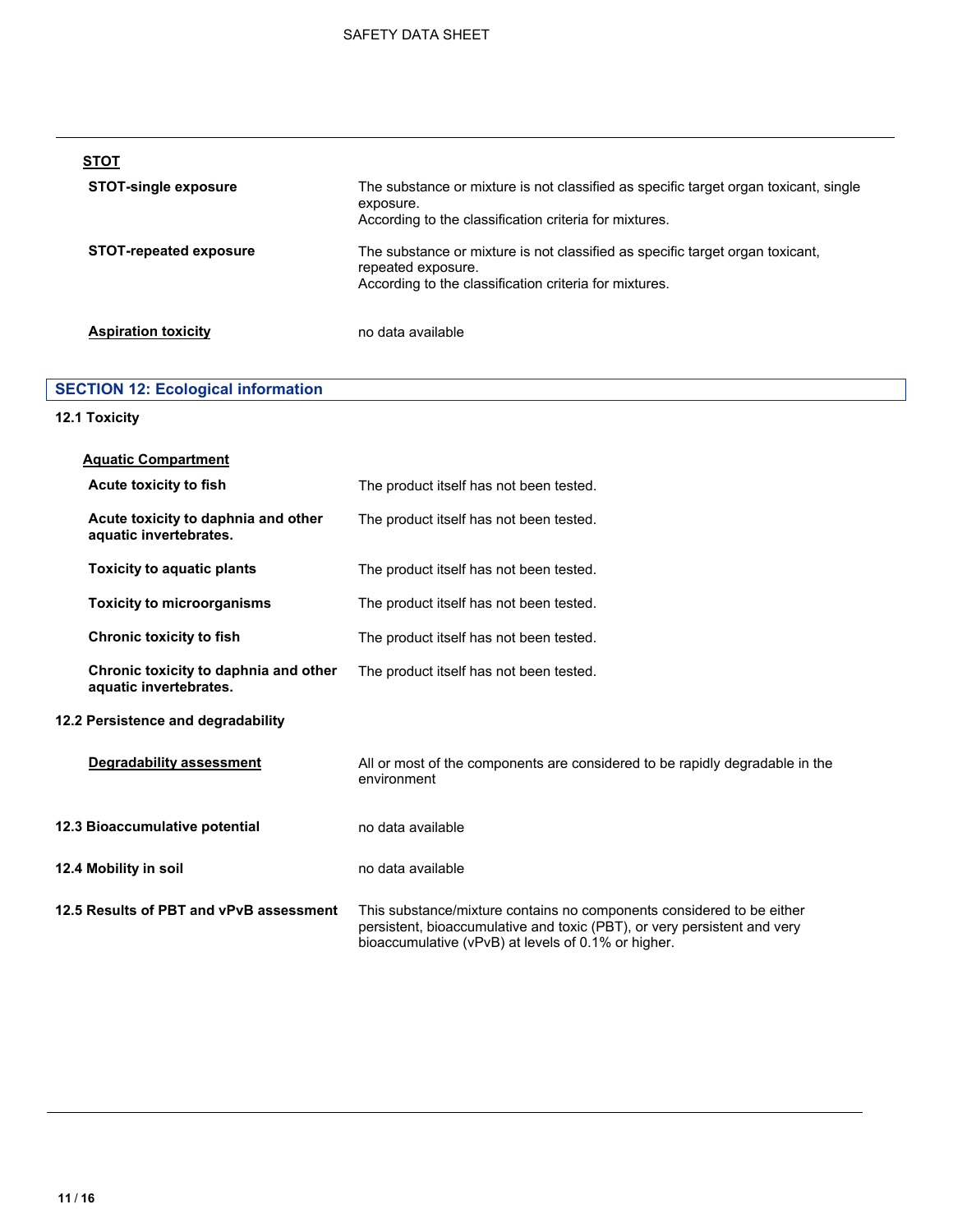| 12.6 Other adverse effects      | no data available                                                                                                                                     |
|---------------------------------|-------------------------------------------------------------------------------------------------------------------------------------------------------|
| <b>Ecotoxicity assessment</b>   |                                                                                                                                                       |
| <b>Acute aquatic toxicity</b>   | According to the data on the components<br>Toxic to aguatic life.<br>According to the classification criteria for mixtures.                           |
| <b>Chronic aquatic toxicity</b> | According to the data on the components<br>Toxic to aquatic life with long lasting effects.<br>According to the classification criteria for mixtures. |

#### **SECTION 13: Disposal considerations**

#### **13.1 Waste treatment methods**

#### **Product Disposal**

- Chemical additions, processing or otherwise altering this material may make the waste management information presented in this MSDS incomplete, inaccurate or otherwise inappropriate. Please be advised that state and local requirements for waste disposal may be more restrictive or otherwise different from federal laws and regulations. Consult state and local regulations regarding the proper disposal of this material.

#### **Waste Code**

- Environmental Protection Agency
- Hazardous Waste NO

#### **Advice on cleaning and disposal of packaging**

- Rinse with an appropriate solvent.
- Dispose of contents/container in accordance with local regulation.

#### **SECTION 14: Transport information**

Transportation status: IMPORTANT! Statements below provide additional data on listed transport classification. The listed Transportation Classification does not address regulatory variations due to changes in package size, mode of shipment or other regulatory descriptors.

#### **DOT**

| 14.1 UN number                                               | UN 3082                                                                                                        |
|--------------------------------------------------------------|----------------------------------------------------------------------------------------------------------------|
| 14.2 Proper shipping name                                    | ENVIRONMENTALLY HAZARDOUS SUBSTANCE, LIQUID, N.O.S. (Sodium<br>alkyl $(C10-16)$ ether sulfate $(2 \text{ EO})$ |
| 14.3 Transport hazard class<br>Label(s)                      | 9<br>9                                                                                                         |
| 14.4 Packing group<br>Packing group<br>ERG No                | Ш<br>171                                                                                                       |
| <b>14.5 Environmental hazards</b><br><b>Marine pollutant</b> | <b>YES</b>                                                                                                     |

#### **TDG**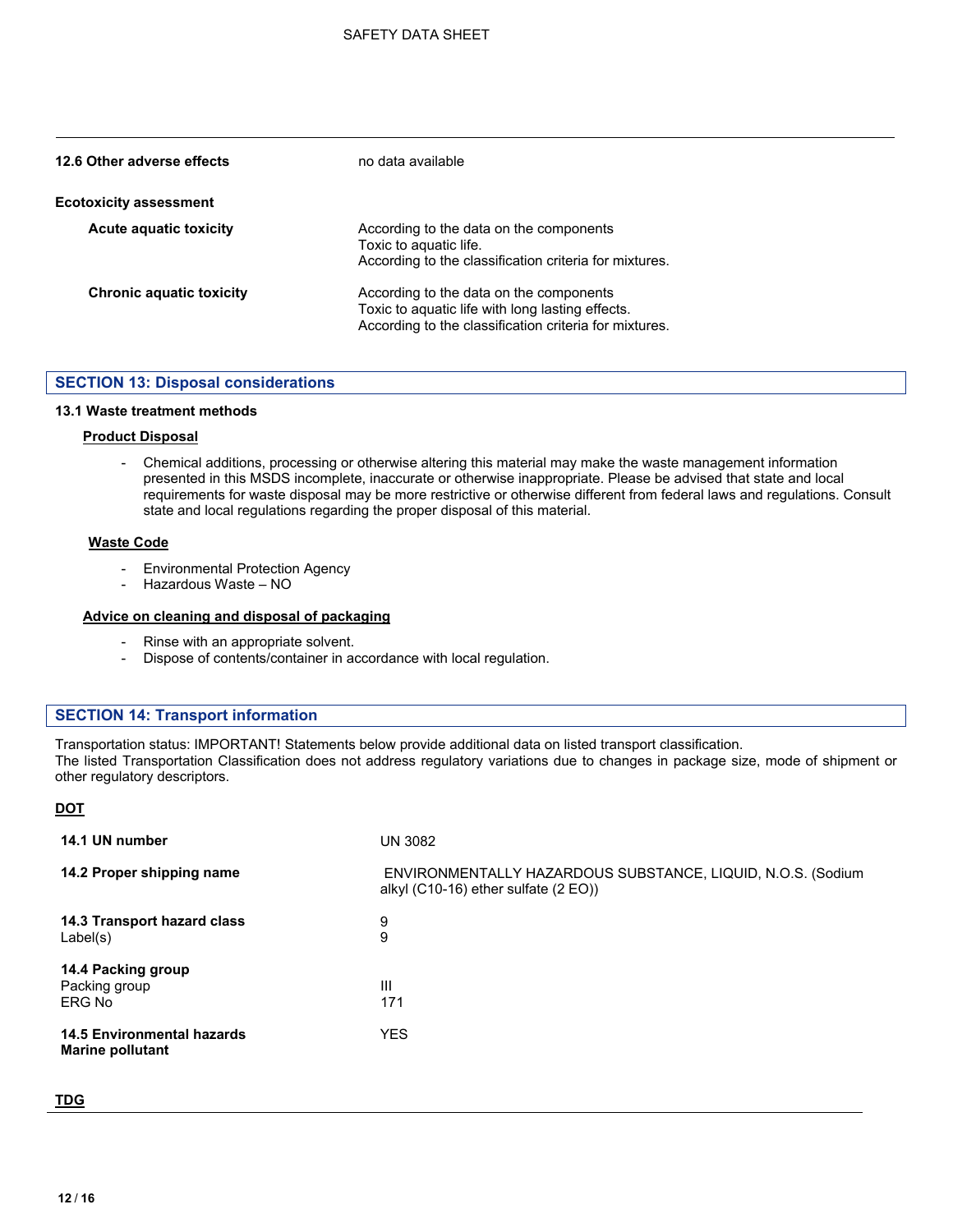| 14.1 UN number                                               | <b>UN 3082</b>                                                                                      |
|--------------------------------------------------------------|-----------------------------------------------------------------------------------------------------|
| 14.2 Proper shipping name                                    | ENVIRONMENTALLY HAZARDOUS SUBSTANCE, LIQUID, N.O.S. (Sodium<br>alkyl (C10-16) ether sulfate (2 EO)) |
| 14.3 Transport hazard class<br>Label(s)                      | 9<br>9                                                                                              |
| 14.4 Packing group<br>Packing group<br>ERG No                | III<br>171                                                                                          |
| <b>14.5 Environmental hazards</b><br><b>Marine pollutant</b> | <b>YES</b><br>Marine Pollutant (Sodium alkyl C10-C16 ether sulphate (2 EO))                         |
| <b>NOM</b><br>no data available                              |                                                                                                     |
| <u>IMDG</u>                                                  |                                                                                                     |
| 14.1 UN number                                               | <b>UN 3082</b>                                                                                      |
| 14.2 Proper shipping name                                    | ENVIRONMENTALLY HAZARDOUS SUBSTANCE, LIQUID, N.O.S. (Sodium<br>alkyl (C10-16) ether sulfate (2 EO)) |
| 14.3 Transport hazard class<br>Label(s)                      | 9<br>9                                                                                              |
| 14.4 Packing group<br>Packing group                          | III                                                                                                 |
| <b>14.5 Environmental hazards</b><br><b>Marine pollutant</b> | <b>YES</b>                                                                                          |
| 14.6 Special precautions for user<br>EmS                     | $F-A$ , S-F                                                                                         |
| For personal protection see section 8.                       |                                                                                                     |
| IATA                                                         |                                                                                                     |
| 14.1 UN number                                               | <b>UN 3082</b>                                                                                      |
| 14.2 Proper shipping name                                    | ENVIRONMENTALLY HAZARDOUS SUBSTANCE, LIQUID, N.O.S. (Sodium<br>alkyl (C10-16) ether sulfate (2 EO)) |
| 14.3 Transport hazard class<br>$Label(s)$ :                  | 9<br>9                                                                                              |
| 14.4 Packing group<br>Packing group                          | Ш                                                                                                   |
| <b>14.5 Environmental hazards</b><br><b>Marine pollutant</b> | <b>YES</b>                                                                                          |
| 14.6 Special precautions for user                            |                                                                                                     |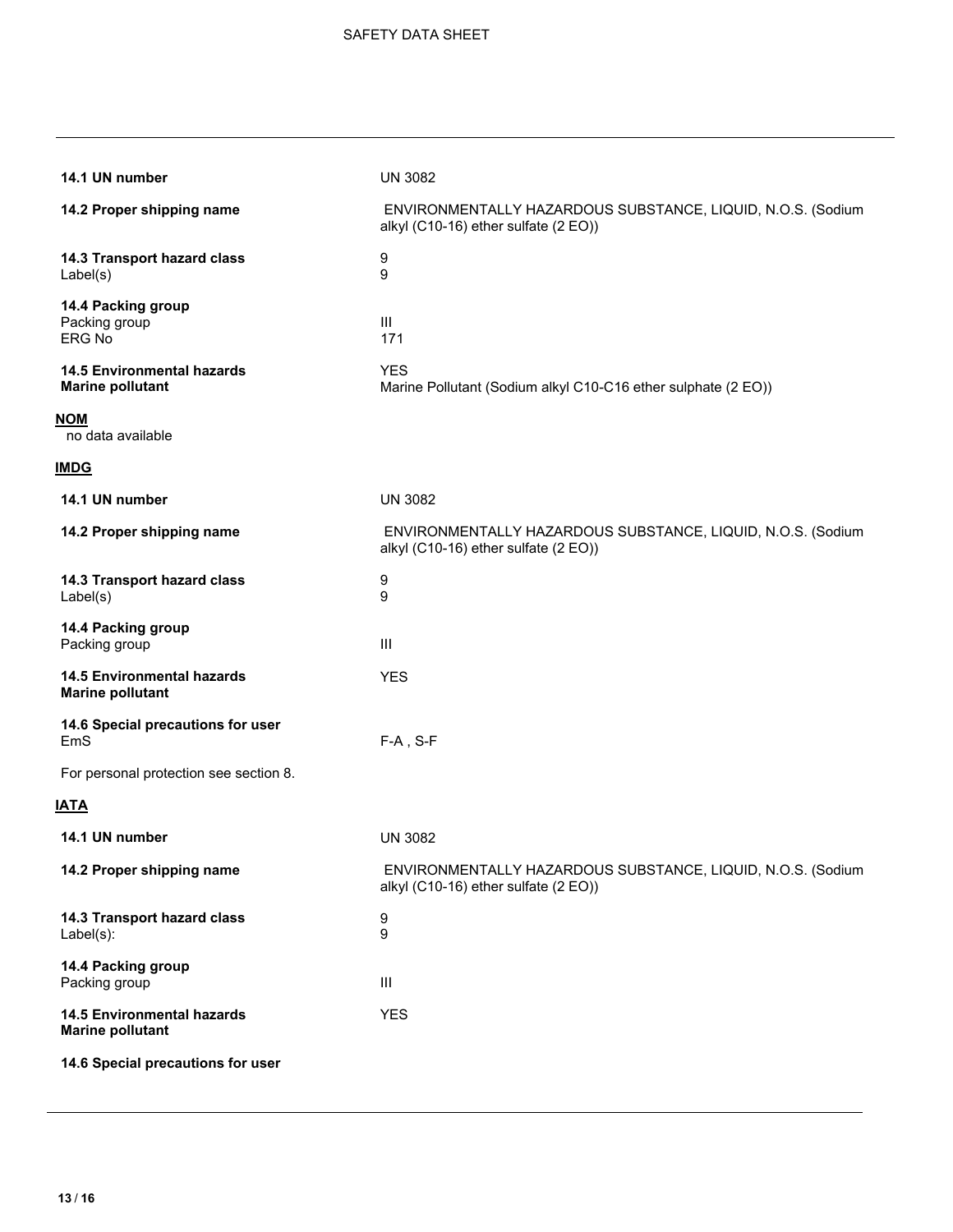| Packing instruction (cargo aircraft)     | 964      |
|------------------------------------------|----------|
| Max net gty / pkg                        | 450.00 L |
| Packing instruction (passenger aircraft) | 964      |
| Max net gty / pkg                        | 450.00 L |
| For personal protection see section 8.   |          |

Note: The above regulatory prescriptions are those valid on the date of publication of this sheet. Given the possible evolution of transportation regulations for hazardous materials, it would be advisable to check their validity with your sales office.

## **SECTION 15: Regulatory information**

#### **15.1 Notification status**

| <b>Inventory Information</b>                                      | <b>Status</b>                                              |
|-------------------------------------------------------------------|------------------------------------------------------------|
| United States TSCA Inventory                                      | On TSCA Inventory                                          |
| Canadian Domestic Substances List (DSL)                           | All components of this product are on the<br>Canadian DSL. |
| Australia Inventory of Chemical Substances (AICS)                 | On the inventory, or in compliance with the<br>inventory   |
| Japan. CSCL - Inventory of Existing and New Chemical Substances   | On the inventory, or in compliance with the<br>inventory   |
| Korea. Korean Existing Chemicals Inventory (KECI)                 | On the inventory, or in compliance with the<br>inventory   |
| China. Inventory of Existing Chemical Substances in China (IECSC) | On the inventory, or in compliance with the<br>inventory   |

#### **15.2 Federal Regulations**

#### **US. EPA EPCRA SARA Title III**

#### **SARA HAZARD DESIGNATION SECTIONS 311/312 (40 CFR 370)**

| Fire Hazard                       | no  |
|-----------------------------------|-----|
| <b>Reactivity Hazard</b>          | no  |
| Sudden Release of Pressure Hazard | no  |
| Acute Health Hazard               | ves |
| l Chronic Health Hazard           | no  |

#### **Section 313 Toxic Chemicals (40 CFR 372.65)**

The following components are subject to reporting levels established by SARA Title III, Section 313:

| Ingredients                               | CAS-No.  | Concentration |
|-------------------------------------------|----------|---------------|
| Ethylene<br><b>Givcol Monobutyl Ether</b> | 111-76-2 | 40%           |

# **Section 302 Emergency Planning Extremely Hazardous Substance Threshold Planning Quantity (40 CFR 355)**

No chemicals in this material are subject to the reporting requirements of SARA Title III, Section 302.

#### **Section 302 Emergency Planning Extremely Hazardous Substance Reportable Quantity (40 CFR 355)**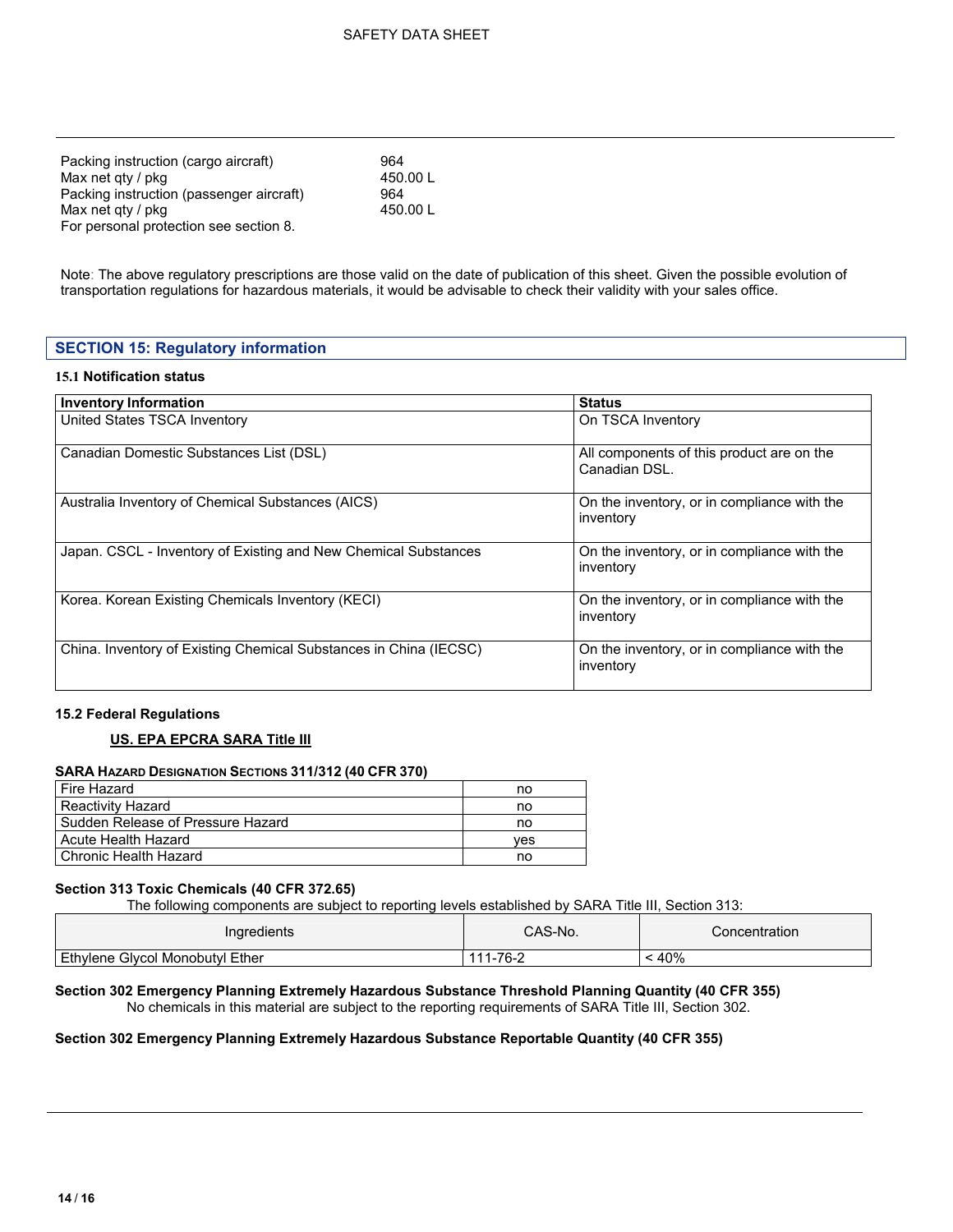| Ingredients    | CAS-No.                   | Reportable quantity |
|----------------|---------------------------|---------------------|
| Ethylene Oxide | $75 - 2$<br>ິ<br>ം<br>1-c | 10 <sub>lb</sub>    |

#### **Section 304 Emergency Release Notification Reportable Quantity (40 CFR 355)**

| Ingredients    | CAS-No.                                   | Reportable quantity |
|----------------|-------------------------------------------|---------------------|
| Ethylene Oxide | $^{\circ}$ 0.4 $^{\circ}$<br>75-2<br>$-c$ | 10 lb               |

#### **US. EPA CERCLA Hazardous Substances and Reportable Quantities (40 CFR 302.4)**

| Ingredients    | CAS-No.  | Reportable quantity |
|----------------|----------|---------------------|
| Ethylene Oxide | 75-21-8  | 10 lb               |
| 1,4-Dioxane    | 123-91-1 | 100 lb              |

#### **15.3 State Regulations**

#### **US. California Safe Drinking Water & Toxic Enforcement Act (Proposition 65)**

WARNING! This product contains a chemical known in the State of California to cause cancer.

| Ingredients    | CAS-No.  |
|----------------|----------|
| 1.4-Dioxane    | 123-91-1 |
| Ethylene Oxide | 75-21-8  |

WARNING: This product contains a chemical known in the State of California to cause birth defects or other reproductive harm.

| Ingredients    | CAS-No.       |
|----------------|---------------|
| Ethylene Oxide | $75 - 21 - 8$ |

# **SECTION 16: Other information**

#### **NFPA (National Fire Protection Association) - Classification**

| Health                    | 2 moderate |
|---------------------------|------------|
| Flammability              | 1 slight   |
| Instability or Reactivity | 0 minimal  |

#### **HMIS (Hazardous Materials Identification System (Paint & Coating)) - Classification**

| Determined by User; dependent on local conditions |
|---------------------------------------------------|
|                                                   |

#### **Further information**

- Product classified under the US GHS format.

#### **Date Prepared:** 03/06/2015

#### **Key or legend to abbreviations and acronyms used in the safety data sheet**

- TWA 8-hour, time-weighted average - American Conference of Governmental American Conference of Governmental Industrial Hygienists